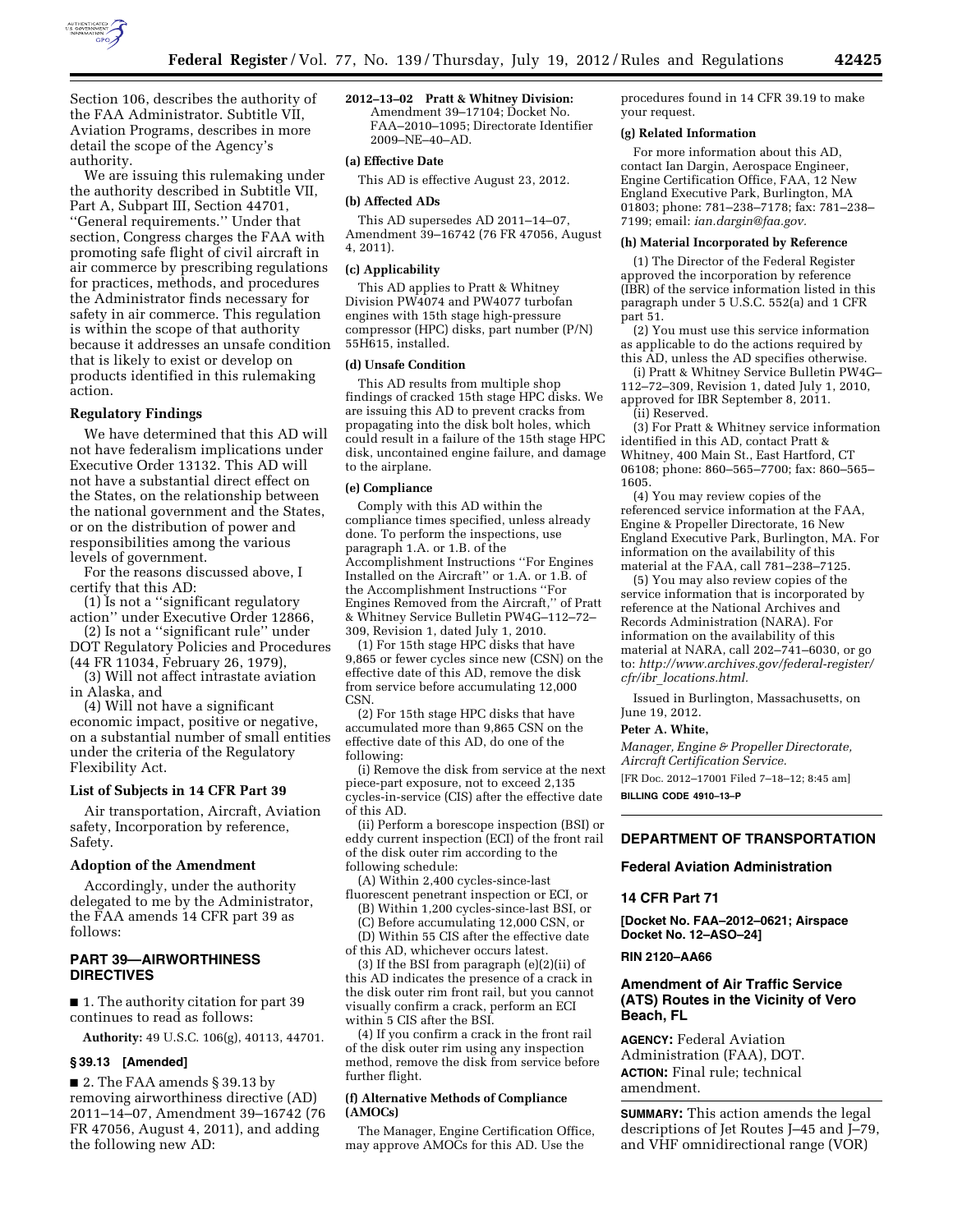Federal airways V–3, V–51, V–159, V– 225, V–295 and V–537, in the vicinity of Vero Beach, FL. The FAA is taking this action because the name of the Vero Beach, FL, VOR Tactical Air Navigation (VORTAC) facility, which is included in the descriptions of the above routes, is being changed to the Treasure VORTAC. **DATES:** *Effective Dates:* 0901 UTC, September 20, 2012. The Director of the Federal Register approves this incorporation by reference action under 1 CFR part 51, subject to the annual revision of FAA Order 7400.9 and publication of conforming amendments. **FOR FURTHER INFORMATION CONTACT:** Paul Gallant, Airspace, Regulations and ATC

Procedures Group, Office of Airspace Services, Federal Aviation Administration, 800 Independence Avenue SW., Washington, DC 20591; telephone: (202) 267–8783.

# **SUPPLEMENTARY INFORMATION:**

### **Background**

Vero Beach Municipal Airport, FL, is located 4.1 NM southwest of the Vero Beach VORTAC. The airport and the VORTAC have the same name and three-letter identifier (VRB) which has caused some safety concerns. Cases have recently been observed where GPSequipped aircraft have navigated via the VRB Airport rather than the VRB VORTAC as intended. To preclude this in the future, the name of the VORTAC is being changed to Treasure VORTAC with the new three-letter identifier ''TRV.''

# **The Rule**

This action amends Title 14 Code of Federal Regulations (14 CFR) part 71 by amending the legal descriptions of Jet Routes J–45 and J–79; and VOR Federal Airways V–3, V–51, V–159, V–225, V– 295 and V–537, to reflect the name change of one of the navigation aids used to define the routes. To eliminate confusion, and potential flight safety issues, the Vero Beach VORTAC is renamed the Treasure VORTAC and is assigned a new three-letter identifier (TRV). The VORTAC name change does not alter the current alignment of the affected routes.

Additionally, in the J–45 description, the words ''Virginia Key'' are inserted between the words ''Virginia Key, FL,'' and ''INT 014°'' to indicate that the 014° radial is referenced from the Virginia Key VOR/DME. The description of V–3 is amended by inserting the word ''Quebec'' before the words ''PQ, Canada.'' In V–51, the ''Pahokee 009°'' radial is changed to the ''Pahokee 010°'' radial. J–45, V–3 and V51 are all currently charted correctly and these

changes simply correct unintended omissions from the descriptions of J–45 and V–3, and a one degree radial error in V–51.

Since this action merely involves editorial changes in the legal descriptions of the above ATS routes, and does not involve a change in the dimensions or operating requirements of the affected routes, I find that notice and public procedures under 5 U.S.C. 553(b) are unnecessary.

The FAA has determined that this regulation only involves an established body of technical regulations for which frequent and routine amendments are necessary to keep them operationally current. Therefore, this regulation: (1) Is not a ''significant regulatory action'' under Executive Order 12866; (2) is not a ''significant rule'' under DOT Regulatory Policies and Procedures (44 FR 11034; February 26, 1979); and (3) does not warrant preparation of a Regulatory Evaluation as the anticipated impact is so minimal. Since this is a routine matter that will only affect air traffic procedures and air navigation, it is certified that this rule, when promulgated, will not have a significant economic impact on a substantial number of small entities under the criteria of the Regulatory Flexibility Act.

The FAA's authority to issue rules regarding aviation safety is found in Title 49 of the United States Code. Subtitle I, Section 106 describes the authority of the FAA Administrator. Subtitle VII, Aviation Programs, describes in more detail the scope of the agency's authority.

This rulemaking is promulgated under the authority described in Subtitle VII, Part A, Subpart I, Section 40103. Under that section, the FAA is charged with prescribing regulations to assign the use of the airspace necessary to ensure the safety of aircraft and the efficient use of airspace. This regulation is within the scope of that authority as it revises the legal descriptions of jet routes and airways in the vicinity of Vero Beach, FL to eliminate confusion.

Jet Routes are published in paragraph 2004; and Domestic VOR Federal Airways are published in paragraph 6010(a), respectively, of FAA Order 7400.9V, dated August 9, 2011, and effective September 15, 2011, which is incorporated by reference in 14 CFR 71.1. The domestic Jet Routes and VOR Federal Airways listed in this document will be published subsequently in the Order.

# **Environmental Review**

The FAA has determined that this action qualifies for categorical exclusion under the National Environmental

Policy Act in accordance with FAA Order 1050.1E, Environmental Impacts: Policies and Procedures, paragraph 311a. This airspace action consists of editorial changes only and is not expected to cause any potentially significant environmental impacts, and no extraordinary circumstances exist that warrant preparation of an environmental assessment.

### **List of Subjects in 14 CFR Part 71**

Airspace, Incorporation by reference, Navigation (air).

### **Adoption of the Amendment**

In consideration of the foregoing, the Federal Aviation Administration amends 14 CFR part 71 as follows:

# **PART 71—DESIGNATION OF CLASS A, B, C, D, AND E AIRSPACE AREAS; AIR TRAFFIC SERVICE ROUTES; AND REPORTING POINTS**

■ 1. The authority citation for 14 CFR part 71 continues to read as follows:

**Authority:** 49 U.S.C. 106(g), 40103, 40113, 40120; E.O. 10854, 24 FR 9565, 3 CFR, 1959– 1963 Comp., p. 389.

# **§ 71.1 [Amended]**

■ 2. The incorporation by reference in 14 CFR 71.1 of the Federal Aviation Administration Order 7400.9V, Airspace Designations and Reporting Points, dated August 9, 2011, and effective September 15, 2011, is amended as follows:

*Paragraph 2004 Jet routes.*  \* \* \* \* \*

# **J–45 [Amended]**

From Virginia Key, FL, INT Virginia Key 014° and Treasure, FL, 143° radials; Treasure; INT Treasure 330° and Ormond Beach, FL, 183° radials; Ormond Beach; Craig, FL; Alma, GA; Macon, GA; Atlanta, GA; Nashville, TN; St Louis, MO; Des Moines, IA; Sioux Falls, SD; to Aberdeen, SD.

\* \* \* \* \*

### **J–79 [Amended]**

From Key West, FL; INT Key West 038° and Dolphin, FL, 244° radials; Dolphin; Palm Beach, FL; Treasure, FL; Ormond Beach, FL; INT Ormond Beach 356° and Savannah, GA, 184° radials; INT Savannah 184° and Charleston, SC, 212° radials; Charleston; Tar River, NC; Franklin, VA; Salisbury, MD; INT Salisbury 018° and Kennedy, NY, 218° radials; Kennedy; INT Kennedy 080° and Nantucket, MA, 254° radials; INT Nantucket 254° and Marconi, MA, 205° radials; Marconi; INT Marconi 006° and Bangor, ME, 206° radials; Bangor.

*Paragraph 6010(a)—Domestic VOR Federal airways.* 

\* \* \* \* \*